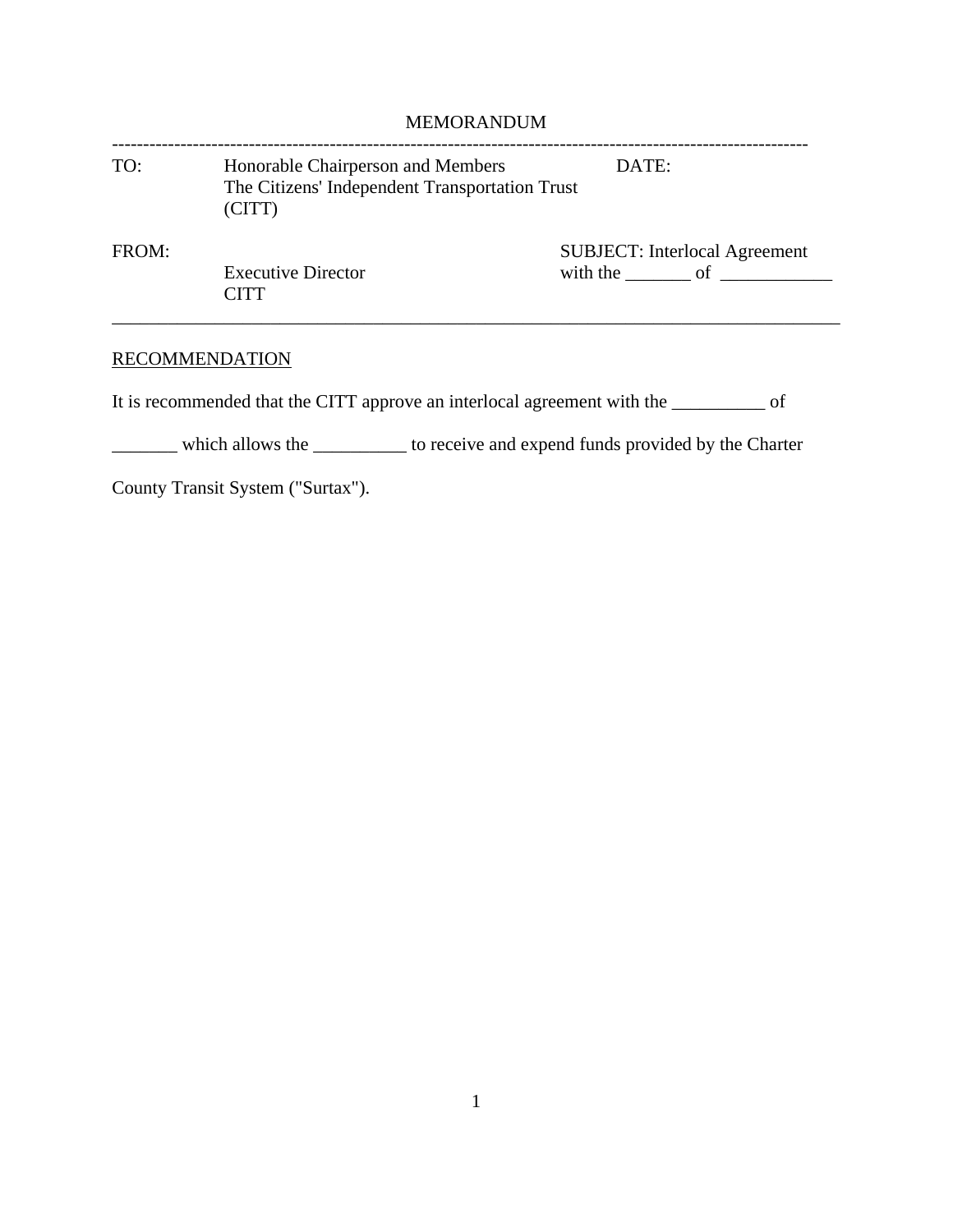## INTERLOCAL AGREEMENT FOR DISTRIBUTION OF CHARTER COUNTY TRANSIT SYSTEM SURTAX PROCEEDS LEVIED BY MIAMI-DADE **COUNTY**

This Interlocal Agreement ("Agreement") entered into this \_\_\_\_\_day of \_\_\_\_\_\_\_\_\_\_\_\_\_\_\_2003, by and between Miami-Dade County, a political subdivision of the State of Florida ("County"), and \_\_\_\_\_\_\_\_\_\_\_\_\_\_\_\_\_\_\_\_\_\_\_, a municipal corporation located within the geographic boundaries of Miami-Dade County, Florida ("City").

## WITNESSETH:

WHEREAS, County adopted Ordinance No. 02-116 levying and imposing a one half of one percent Charter County Transit System Surtax ("Surtax") pursuant to the authority of Sec.212.055(1) Fla. Stats.(2002); and

WHEREAS, Ordinance No. 02-116 provides that a portion of Surtax proceeds will be distributed annually to certain cities who meet specified conditions; and

WHEREAS, County and City wish to provide for distribution of Surtax proceeds to City on the terms and conditions provided below

NOW THEREFORE in consideration of the mutual covenants expressed herein, and other good and valuable consideration, the sufficiency of which the parties hereby acknowledge, County and City agree as follows:

1. Net Proceeds shall mean the portion of Surtax proceeds collected by the Florida Department of Revenue ("DOR") that is actually distributed to County by DOR.

2. County shall distribute twenty percent of Net Proceeds ("Municipal Share") to those cities existing as of November 5, 2002, that continue to meet the conditions specified in Sec.29-124(f)(i) and (ii) of the Code of Miami-Dade County, Florida ("Eligible Cities").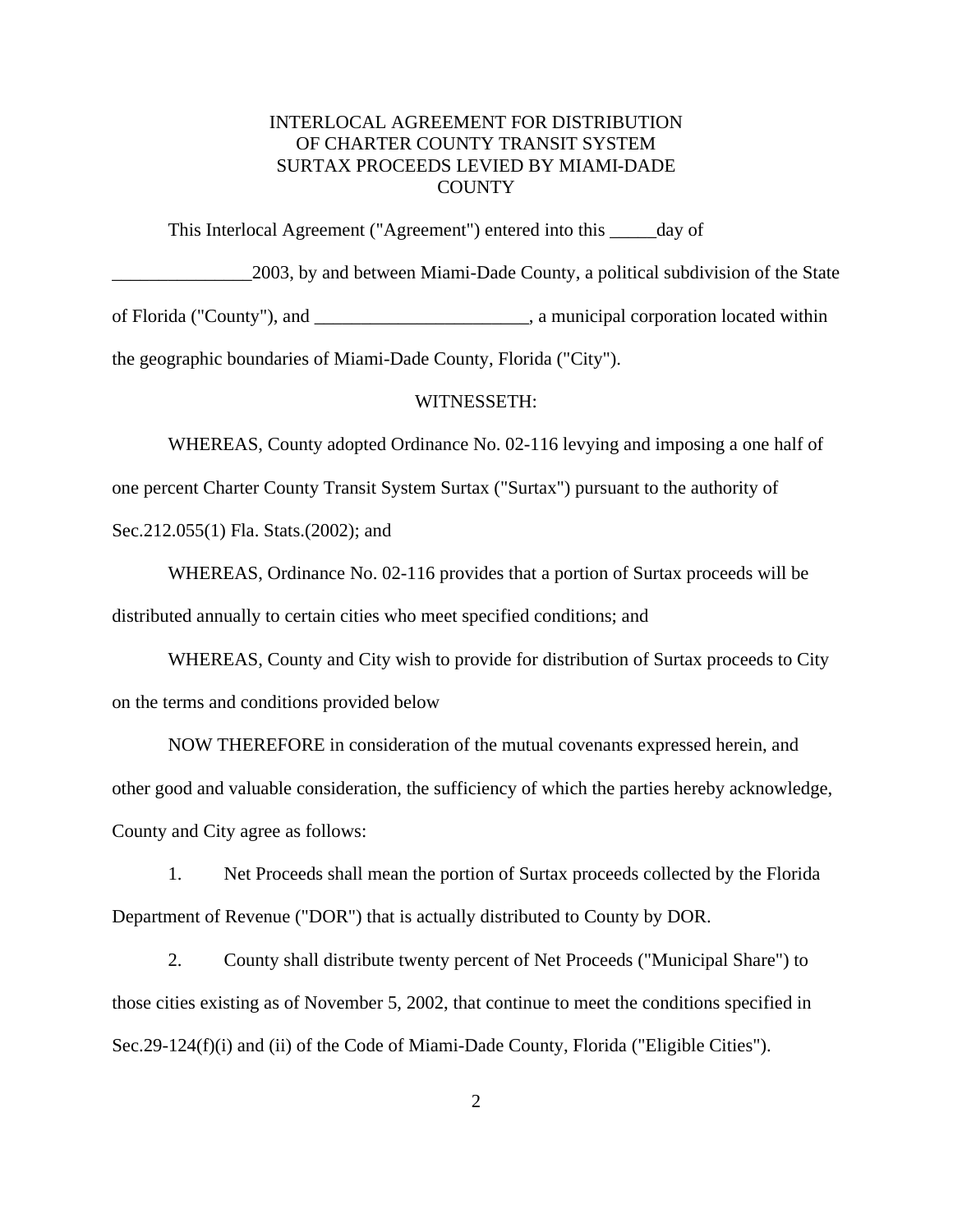3. The Municipal Share shall be distributed among the Eligible Cities on a pro rata basis based upon the ratio each Eligible City's population bears to the total population in all Eligible Cities, as adjusted annually in accordance with the Estimates of Population prepared by the Bureau of Economic and Business Research of the University of Florida. For purposes of the foregoing, whenever an annexation occurs in any Eligible City, the number of persons residing in such annexed area at the time it is annexed shall be excluded from all calculations. Increases in population in areas annexed over and above the population in such area at the time of annexation which occur after annexation shall be included in subsequent years' calculations.

4. City shall apply all of the portion of the Municipal Share that City receives to supplement, not replace, City's general fund support for transportation. City shall only expend the portion of the Municipal Share that City receives for the transportation and transit purposes specified in Sec.212.055(l)(d)1-3 Fla. Stats (2002), as same may be amended from time to time.

5. City shall, on an annual basis, apply 20% of the portion of the Municipal Share that it receives to transit uses in the nature of circulator buses, bus shelters, bus pullout bays or other transit-related infrastructure. If City cannot apply 20% of the portion of the Municipal Share it receives as provided in the preceding sentence, City may contract with County for County to apply such portion on a County project that enhances traffic mobility within the City and immediately adjacent areas. If City cannot expend the 20% of the portion of the Municipal Share it receives in accordance with either of the two preceding sentences, then such portion shall carry over and be added to the Municipal Share to be distributed amongst the Eligible Cities in the ensuing year and such carried over portion shall be utilized by the Eligible Cities solely for the transit uses enumerated in this paragraph.

3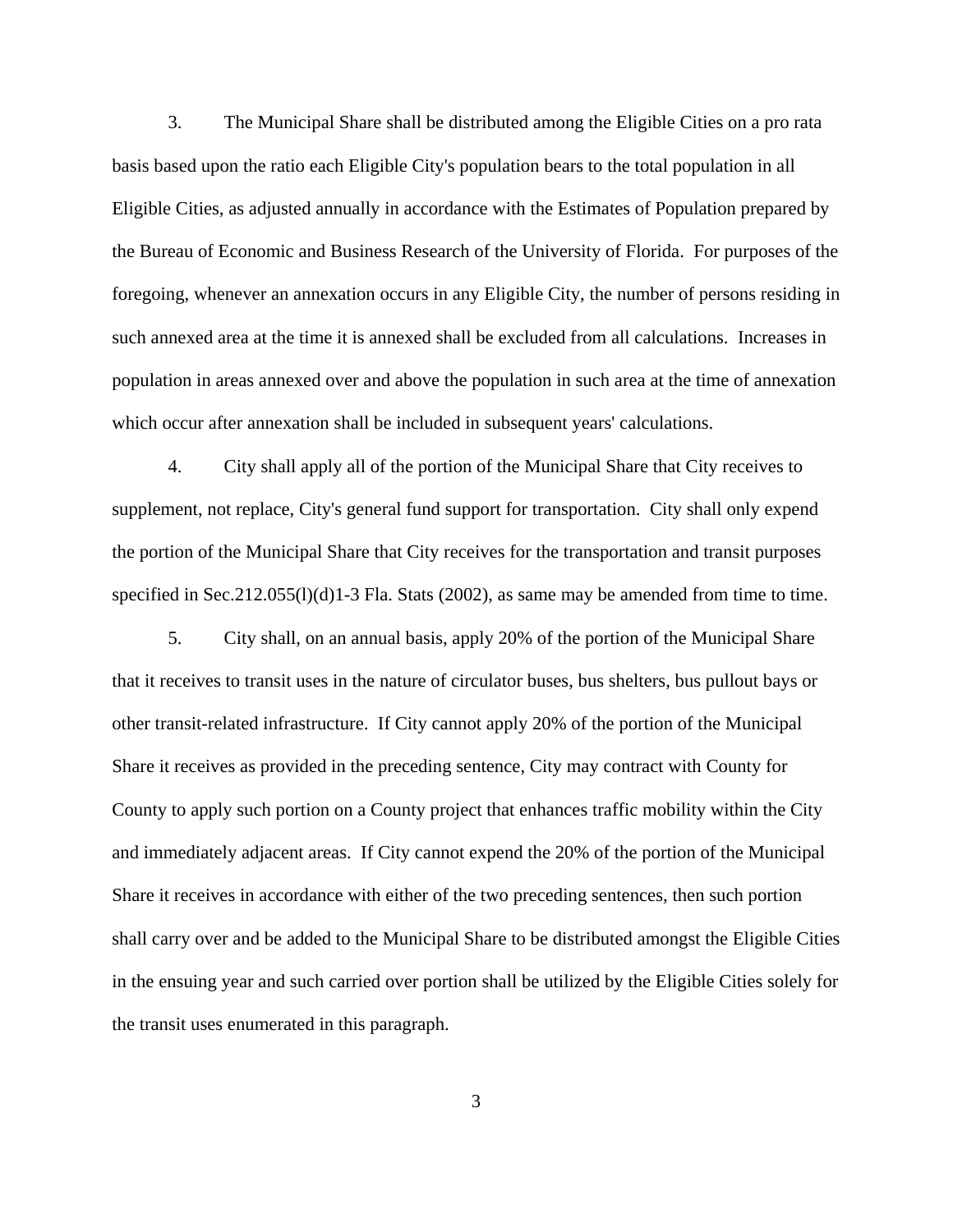6. Net Proceeds distributed to cities incorporated after November 5, 2002, shall not reduce the Municipal Share as defined herein for Eligible Cities.

7. By June  $1<sup>st</sup>$  of each year, City shall, in order to be eligible to receive a portion of the Municipal Share for the ensuing year, certify to County that: i) for the current fiscal year it is providing at least the same level of general fund support for transportation that City provided in City's FY 2001-2002 budget; ii) it is using the current year's portion of the Municipal Share received in accordance with this Agreement. Such certification shall include a certified copy of City's budget for the current fiscal year, together with a list of the projects (including ongoing or completed projects that a city is paying debt service on borrowed funds) on which the current year's portion of the Municipal Share received is being expended. If City fails to meet the certification requirements, after given a reasonable opportunity to correct any deficiencies, the amount equal to the pro rata portion of the Municipal Share City is to receive in the ensuing year shall not be distributed to City and shall be distributed among the remaining Eligible Cities.

8. City agrees that the Citizens' Independent Transportation Trust ("CITT") shall have the power to monitor, oversee, review, audit and investigate the City's implementation of any project funded in whole or in part with the portion of the Municipal Share received by City. City shall not have to obtain prior approval of the CITT to select the transportation and transit projects on which City will expend City's portion of the Municipal Share that is distributed to City nor to award contracts therefor. City further agrees that County may, at County's discretion, audit the funds received under this Agreement to assure such funds are utilized in accordance with State Law, Ordinance No. 02-116 and this Agreement. The rights of the CITT and County under this paragraph shall survive any termination of this Agreement.

4